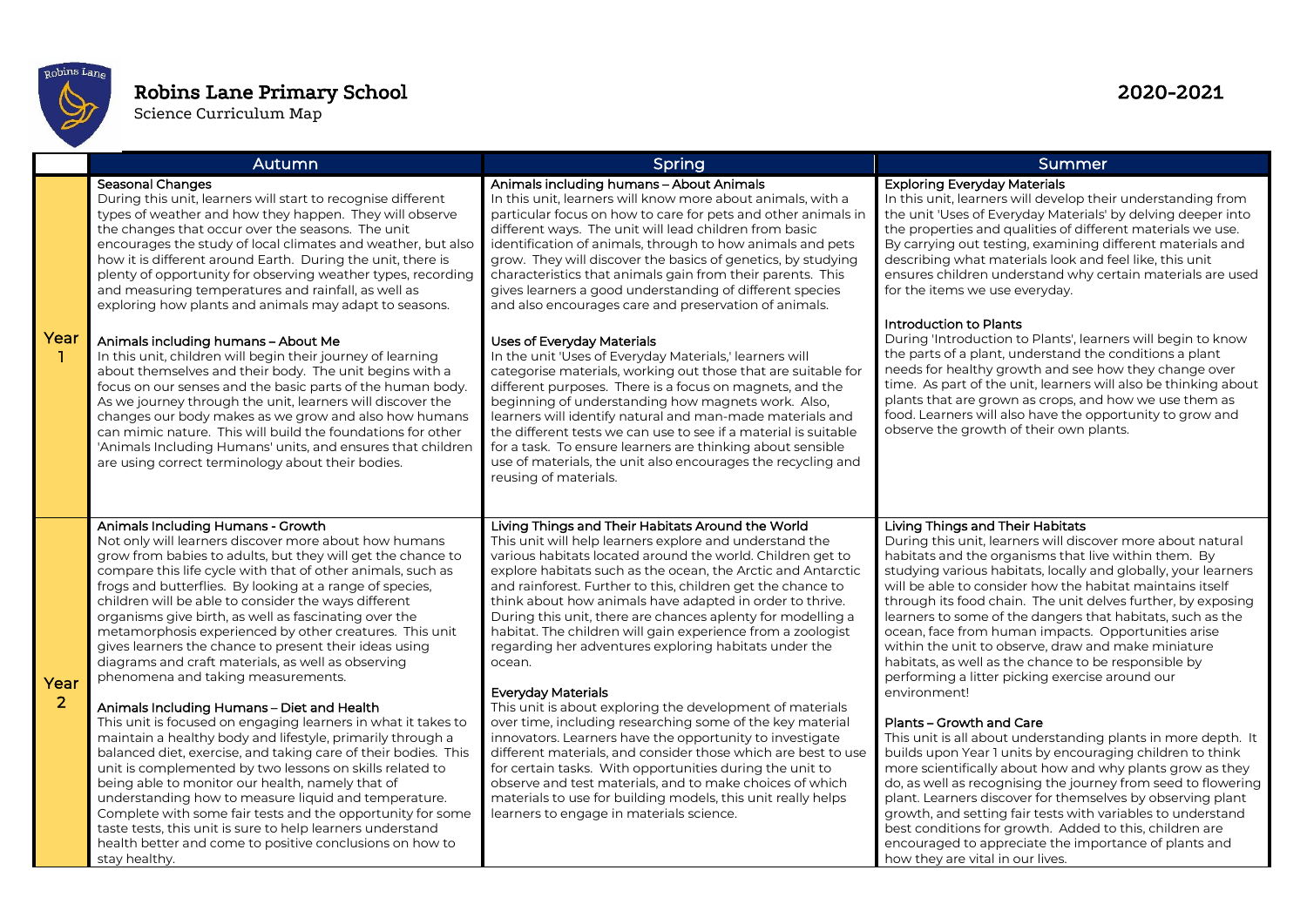|                        | Autumn                                                                                                                                                                                                                                                                                                                                                                                                                                                                                                                                                                                                                                                                                                                                                                                                                                                                                                                                                                                                                                                                                                                                  | Spring                                                                                                                                                                                                                                                                                                                                                                                                                                                                                                                                                                                                                                                                                                                                                                                                                                                                                                                                                                                                                                                                                                                                                                                                       | Summer                                                                                                                                                                                                                                                                                                                                                                                                                                                                                                                                                                                                                                                                                                                                                                                                                                                                                                                                                                                                                               |
|------------------------|-----------------------------------------------------------------------------------------------------------------------------------------------------------------------------------------------------------------------------------------------------------------------------------------------------------------------------------------------------------------------------------------------------------------------------------------------------------------------------------------------------------------------------------------------------------------------------------------------------------------------------------------------------------------------------------------------------------------------------------------------------------------------------------------------------------------------------------------------------------------------------------------------------------------------------------------------------------------------------------------------------------------------------------------------------------------------------------------------------------------------------------------|--------------------------------------------------------------------------------------------------------------------------------------------------------------------------------------------------------------------------------------------------------------------------------------------------------------------------------------------------------------------------------------------------------------------------------------------------------------------------------------------------------------------------------------------------------------------------------------------------------------------------------------------------------------------------------------------------------------------------------------------------------------------------------------------------------------------------------------------------------------------------------------------------------------------------------------------------------------------------------------------------------------------------------------------------------------------------------------------------------------------------------------------------------------------------------------------------------------|--------------------------------------------------------------------------------------------------------------------------------------------------------------------------------------------------------------------------------------------------------------------------------------------------------------------------------------------------------------------------------------------------------------------------------------------------------------------------------------------------------------------------------------------------------------------------------------------------------------------------------------------------------------------------------------------------------------------------------------------------------------------------------------------------------------------------------------------------------------------------------------------------------------------------------------------------------------------------------------------------------------------------------------|
| Year<br>3              | <b>Rocks</b><br>The unit on rocks offers learners the opportunity not only to<br>observe and classify rocks, but to consider what can be<br>made from different types of rocks and how they can be<br>weathered. Learners will discover how rocks were formed,<br>as well as discovering more about fossils. Opportunities are<br>given to observe rocks from afar and close-up, and to test<br>different rocks for their permeability and suitability for<br>different purposes.<br><b>Forces and Magnets</b><br>This unit builds on the programme of study for the National<br>Curriculum, with a real focus on magnetism. There is plenty<br>to discover here, including the chance for learners to<br>understand how magnetic fields work and the impact of the<br>Earth behaving like a magnet itself. This will also lead to<br>children understanding the importance of magnetism<br>when it comes to new inventions and innovation, such as<br>the Maglev Train.                                                                                                                                                                | Light<br>This unit provides an all-round approach to discovering<br>what light is and how it acts. The unit takes learners on a<br>journey - from describing how light travels, to considering<br>how light reflects off different surfaces and how shadows<br>are formed. Different sources of light are also explored, from<br>the sun to torches. Children get the opportunity to build<br>their own torches and periscopes, as well as observing and<br>measuring the distance and angle that light travels.<br>Animals Including Humans - What Makes Us<br>The unit focuses on our skeletal and muscular systems, how<br>our brain makes us act as we do and how we gain our<br>characteristics. Learners will take a trip around the skeleton,<br>identifying and labelling parts and their functions. From<br>here, we take a look at voluntary and involuntary muscles.<br>To concrete their learning about 'what makes us' what we<br>are, children will then consider how the brain acts as our<br>control centre and how inheritance of characteristics works.                                                                                                                                    | Plants - Life Cycles<br>This unit gives a grounding in plant life cycles. The unit<br>starts with plant organs and their roles, then moves into the<br>life cycle of a plant. The life cycle focuses on the<br>development of a seed to an adult plant. These lessons have<br>been ordered for the children to follow a story of the plant<br>and each lesson builds on previous knowledge.<br><b>Exploring the World of Plants</b><br>This unit explores some of the plants we find all over the<br>world - including some extraordinary plants! The unit covers<br>plant reproduction, as well as exploring the wide variety of<br>plants in our world and looking at them in different<br>contexts. The lessons have been ordered for the children to<br>follow a story of the plant and each lesson builds on<br>previous knowledge. The final four lessons explore the wide<br>world of plants looking at them in different contexts.                                                                                           |
| Year<br>$\overline{4}$ | Classifying Living Things and their Habitats<br>Children know lots about animals from an early age, such as<br>where they live, the sounds they make and whether they are<br>wild or kept as pets. This unit consolidates this learning, and<br>develops it to a more scientific level through classification.<br>Learners are encouraged to group animals dependant on<br>different factors, such as: Are they a vertebrate? Are they<br>warm or cold-blooded? What is their diet like? From this<br>point, learners will be able to distinguish between groups of<br>animals and understand how they adapt to the habitats<br>they reside in.<br>Living Things and their Habitats - Nature and the<br>Environment<br>This unit focuses on the world around us and the impact<br>that humans have had on nature and different habitats.<br>Within the lesson sequence, learners will be exposed to<br>various ecosystems and then consider the impact pollution<br>has had on them. From this point, children will be<br>encouraged to think of solutions to help reduce pollution<br>and conserve our vital resources, such as water. | Animals Including Humans - Food and Digestion<br>This unit builds on Year 2 and 3 National Curriculum units<br>about our bodies, by focusing on the digestive system.<br>Learners get the opportunity to explore the organs which<br>make up our digestive system, enabling them to name<br>them and explain their functions. By carrying out practical<br>enquiries which model how it works, children will<br>understand the concept of the journey food takes from<br>mouth to waste product! To ensure children think about<br>how to keep their digestion healthy, lessons are included on<br>the food pyramid and about vitamins and minerals.<br>Electricity<br>This unit offers the opportunity for children to identify how<br>an electrical circuit works and then put their knowledge into<br>practice by building their own circuits. Including<br>information on how to draw circuit diagrams using symbols,<br>this unit promotes hands-on, practical investigation and<br>discovery. Of course, with electricity comes some dangers,<br>so the unit also includes information on conductors and<br>insulators, as well as an entire lesson dedicated to being safe<br>when using electricity. | <b>States of Matter</b><br>This unit will ensure learners understand the basics behind<br>states of matter, including how a liquid can turn into a solid<br>or a gas, and how the molecules change. The unit also puts<br>this theory in to practice by looking at how evaporation and<br>condensation work, and how it is presented through the<br>water cycle. Furthermore, children will make observations<br>and take part in practical enquiries to find out more on<br>dissolving and diluting substances.<br>Sound<br>As suggested in the title, this unit is all about 'sound'.<br>Learners will look at sound vibrations and how sounds travel<br>through different mediums. Children will then think about<br>the sounds they hear which our pleasant and unpleasant, as<br>well as being safe with sound by understanding how to<br>insulate sounds. During the unit, learners will get the<br>chance to design and build their own sound-making<br>devices and to test materials which are good at insulating<br>sounds. |
| Year<br>5              | <b>Earth and Space</b><br>This unit gives learners the opportunity to star-gaze by<br>learning more about the earth and space. Starting on earth                                                                                                                                                                                                                                                                                                                                                                                                                                                                                                                                                                                                                                                                                                                                                                                                                                                                                                                                                                                        | Animals Including Humans - The Human Life Cycle<br>Fitting within the 'Animals Including Humans' strand of the<br>National Curriculum, this unit focuses specifically on life                                                                                                                                                                                                                                                                                                                                                                                                                                                                                                                                                                                                                                                                                                                                                                                                                                                                                                                                                                                                                                | <b>Properties of Materials</b><br>Building on earlier programmes of study on 'Everyday<br>Materials', this unit expands on learners' knowledge of                                                                                                                                                                                                                                                                                                                                                                                                                                                                                                                                                                                                                                                                                                                                                                                                                                                                                    |